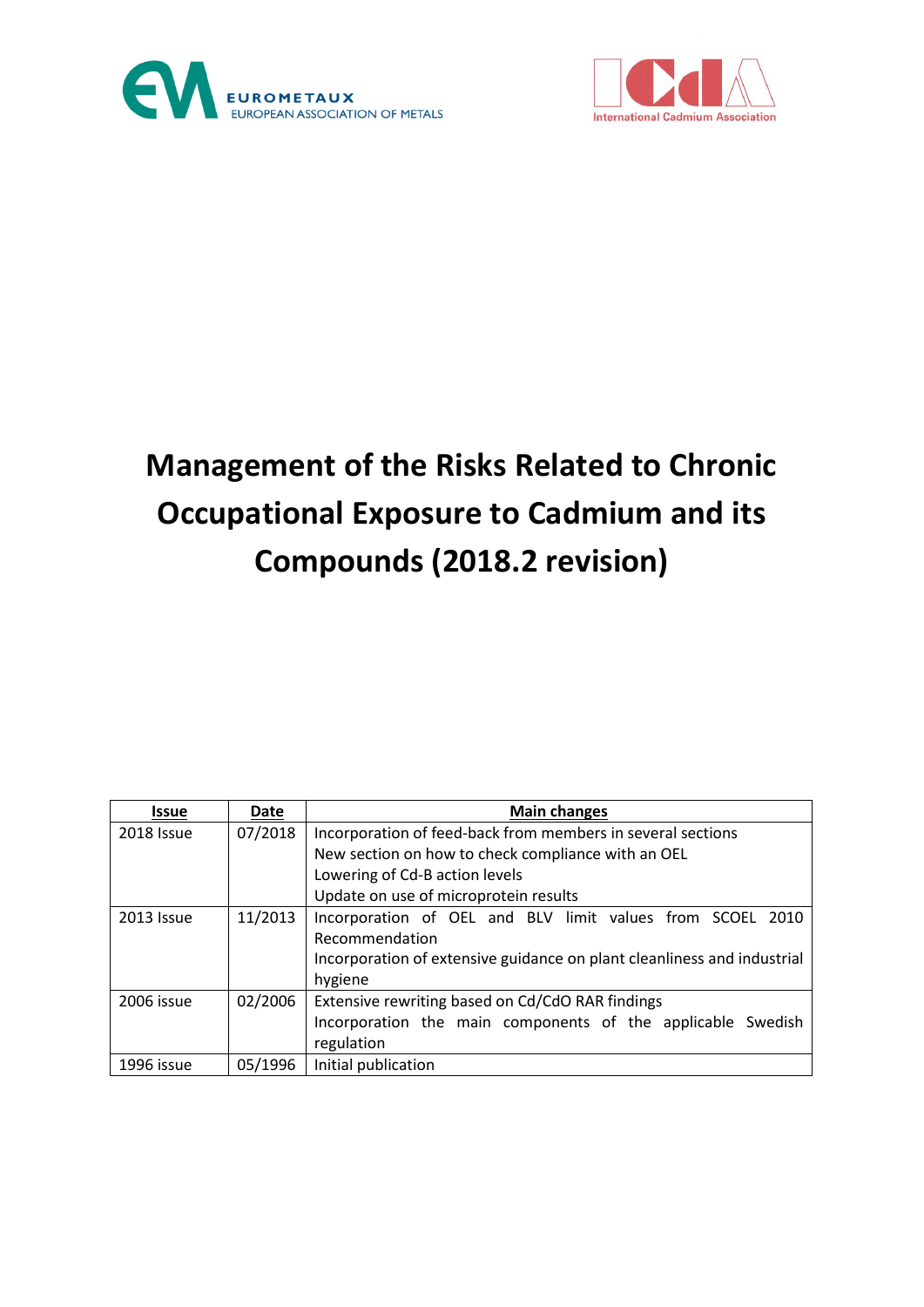# **Contents**

| 1 |     |       |                                                                              |  |
|---|-----|-------|------------------------------------------------------------------------------|--|
| 2 |     |       |                                                                              |  |
| 3 |     |       |                                                                              |  |
|   | 3.1 |       |                                                                              |  |
|   |     | 3.1.1 |                                                                              |  |
|   |     | 3.1.2 |                                                                              |  |
|   |     | 3.1.3 |                                                                              |  |
|   | 3.2 |       |                                                                              |  |
| 4 |     |       | Reinforcing collective and personal hygiene procedures, including training 5 |  |
|   | 4.1 |       |                                                                              |  |
|   | 4.2 |       |                                                                              |  |
|   | 4.3 |       |                                                                              |  |
| 5 |     |       |                                                                              |  |
|   | 5.1 |       |                                                                              |  |
|   | 5.2 |       |                                                                              |  |
|   | 5.3 |       |                                                                              |  |
|   | 5.4 |       | Using "exposure biomarkers" to conduct preventive medical surveillance  9    |  |
|   |     | 5.4.1 |                                                                              |  |
|   |     | 5.4.2 |                                                                              |  |
|   | 5.5 |       |                                                                              |  |
| 6 |     |       |                                                                              |  |
| 7 |     |       |                                                                              |  |
|   | 7.1 |       |                                                                              |  |
|   | 7.2 |       |                                                                              |  |
|   | 7.3 |       |                                                                              |  |
| 8 |     |       |                                                                              |  |
| 9 |     |       |                                                                              |  |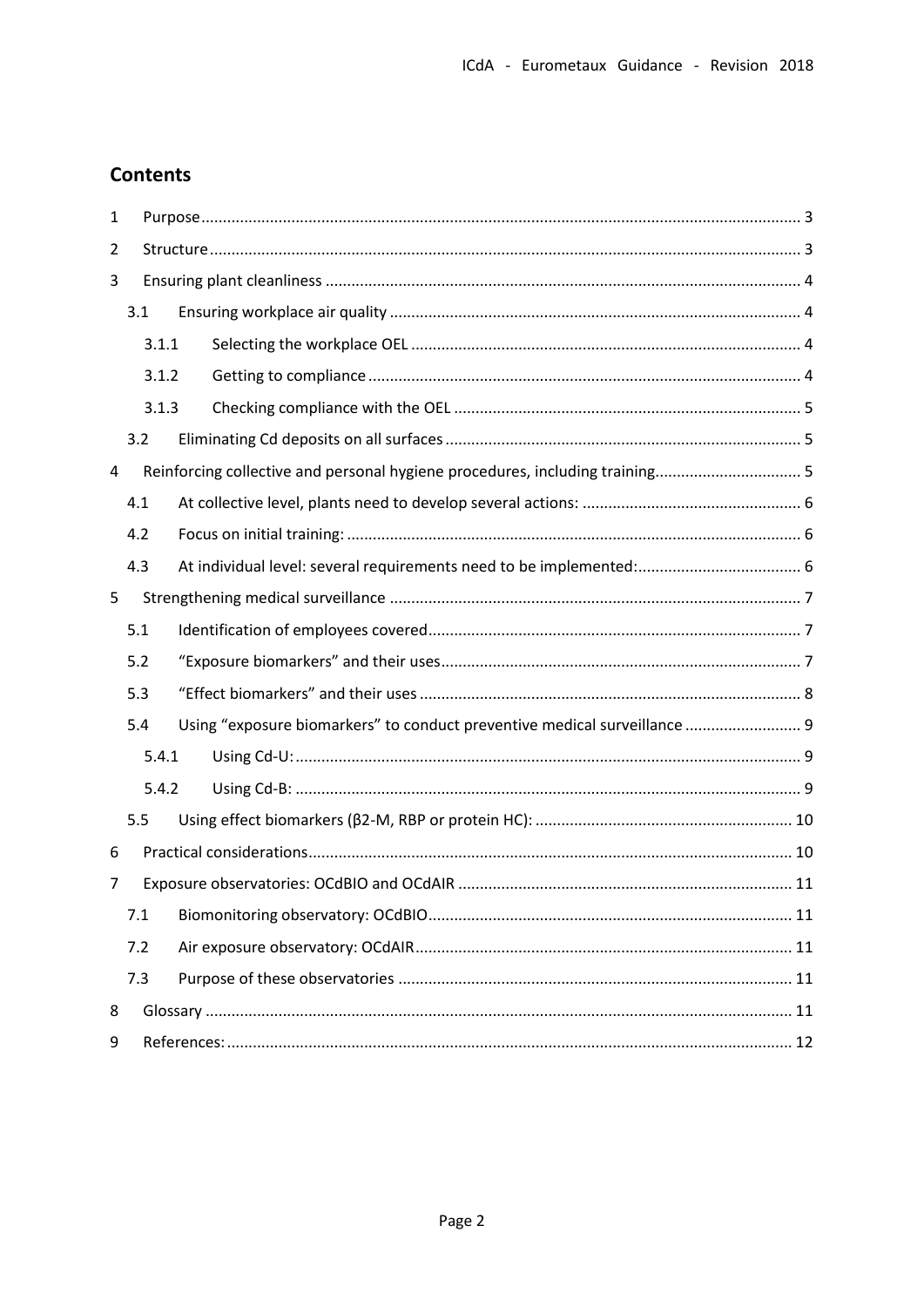# <span id="page-2-0"></span>**1 Purpose**

The purpose of this document is to supply guidance to occupational medical doctors and management of plants in which cadmium (Cd) and/or hazardous cadmium compounds are being processed, manufactured, transformed, incorporated into articles or recycled, with the purpose of bringing Cd exposure of all employees at a level which ensures an adequate control of risks to workers.

This guidance presents a set of measures which, if properly implemented, will ensure that the work environment meets both the Occupational Exposure Limit (OEL) of 4 µg Cd/m3 (respirable fraction) to protect against local effects (to the lungs) and the Biological Limit Value (BLV) of Cd in urine (Cd-U) = 2 µg Cd/g creatinine to protect against systemic effects (kidney tubular damage).

Both values have been recommended by the Scientific Committee on Occupational Exposure Limits (SCOEL) in 2010<sup>1</sup>. These values have been further confirmed by SCOEL in 2017<sup>2</sup>.

It is expected that these limit values will be incorporated into EU law by means of an amendment to directive 98/24/EC or 2004/37/EC. Once adopted, these levels must be transposed into the national legislations of the EU Member States and will become binding on employers.

# <span id="page-2-1"></span>**2 Structure**

 $\overline{\phantom{a}}$ 

This Industry Guidance rests on three pillars:

- 1. Ensure plant cleanliness,
- 2. Implement collective and individual hygiene procedures,
- 3. Conduct medical surveillance of exposed workers, including bio-monitoring of both urinary cadmium (Cd-U) and blood cadmium (Cd-B), as a safety net to detect any issue arising in pillars (1) and (2) before any adverse effect is likely to arise.

To achieve the best results, these three pillars need to be implemented concurrently.

Should equipment changes be conducted, preference should be given to equipment designs which address cleanliness performance at the onset of equipment startup, over a stepwise improvement process, which may not be able to reach the desired performance.

Should hygiene policies need to be reinforced; this can only be implemented in a stepwise, progressive manner, to ensure proper buy-in by employees and true long term behavioral changes.

Strengthened medical surveillance should be implemented swiftly; but needs to take into consideration the ability of a plant to reassign workers to non-exposed positions.

<sup>&</sup>lt;sup>1</sup> See "SCOEL Recommendation 136" www.ec.europa.eu/social/BlobServlet?docId=3803&langId=en

<sup>&</sup>lt;sup>2</sup> See "SCOEL Opinion 336": [https://circabc.europa.eu/sd/a/13cad802-1f3c-40c0-bce4-6838cf5fc4ff/OPIN-](https://circabc.europa.eu/sd/a/13cad802-1f3c-40c0-bce4-6838cf5fc4ff/OPIN-336%20Cadmium%20and%20its%20inorganic%20compounds.pdf)[336%20Cadmium%20and%20its%20inorganic%20compounds.pdf](https://circabc.europa.eu/sd/a/13cad802-1f3c-40c0-bce4-6838cf5fc4ff/OPIN-336%20Cadmium%20and%20its%20inorganic%20compounds.pdf)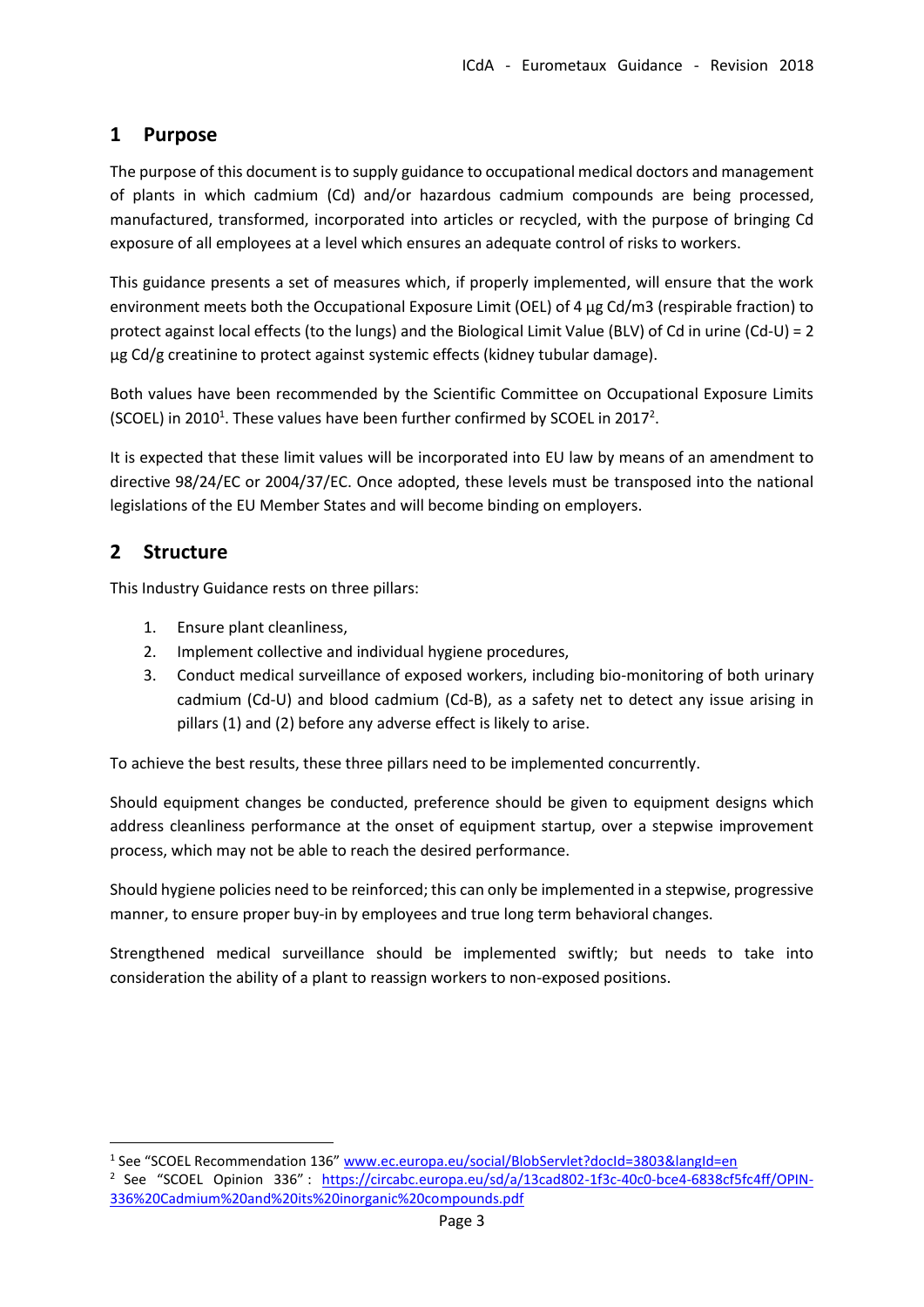# <span id="page-3-0"></span>**3 Ensuring plant cleanliness**

Plant cleanliness, in the frame of the hierarchy of controls, whether it is (a) ensuring inner air quality or (b) eliminating cadmium deposit on surfaces, is the foundation of any chemical risk management program.

### <span id="page-3-1"></span>3.1 Ensuring workplace air quality

### <span id="page-3-2"></span>*3.1.1 Selecting the workplace OEL*

Until a few years ago, complying with the national OEL (be it binding or guidance) was the mandatory or voluntary strategy in countries where such an OEL did exist.

However, in 2010 SCOEL gave its view as to what the EU-wide health-based OEL should be. Although as of today, EU institutions have not yet acted on this by adopting a legislative instrument, the Cadmium REACH Consortium and lead registrants of Cd and Cd compounds brought this proposed OEL forward as the Derived No Effect Level (DNEL) in the REACH registration dossiers of these substances.

For this reason, this DNEL has become legally binding on Producers and Downstream Users.

The DNEL of the cadmium and compounds REACH registration dossiers is **4 µg/m3 (respirable fraction)**.

#### <span id="page-3-3"></span>*3.1.2 Getting to compliance*

 $\overline{a}$ 

To comply with this OEL/DNEL, equipment upgrade may be required and should include, inter alia, a combination of the following measures:

- *Conduct, at plant level or workshop level, air flow studies*. These should cover heating and ventilation issues to understand the air flows,
- *Install or enhance Local Exhaust Ventilation systems* (LEV) 3 . This encompasses the following steps:
	- o *Create plant wide piping, connected to negative pressure ventilation, along with adequate filtration* before air is released to the outside atmosphere,
	- o *Place machinery within negative pressure enclosures* where feasible,
	- o *Conduct local adequate air flow studies before new equipment is installed* to ensure adequate air speed is obtained at the opening of each suction head,
	- o *Install, when and where appropriate, suction heads in places where cadmium emissions occur* (this should be preferred over the development of a plant-wide air circulation system, which is known to be both less effective and costlier).

In cases where it is impossible to maintain exposure at all time below the OEL, or during maintenance work with risk of elevated high? exposure, respiratory protection devices with adequate efficiency levels<sup>4</sup> shall be worn. It is of utmost importance that specific procedures (beyond the scope of this

<sup>&</sup>lt;sup>3</sup> For Guidance on LEV in English, see <u>http://www.hse.gov.uk/pubns/books/hsg258.htm</u> For Guidance on LEV in French, se[e http://www.inrs.fr/media.html?refINRS=ED%20695](http://www.inrs.fr/media.html?refINRS=ED%20695)

<sup>4</sup> For European standards on respiratory equipment, see EN 143 For a Guidance in English, se[e http://www.hse.gov.uk/pubns/books/hsg53.htm](http://www.hse.gov.uk/pubns/books/hsg53.htm) For a Guidance in French, se[e http://www.inrs.fr/media.html?refINRS=ED%206106](http://www.inrs.fr/media.html?refINRS=ED%206106)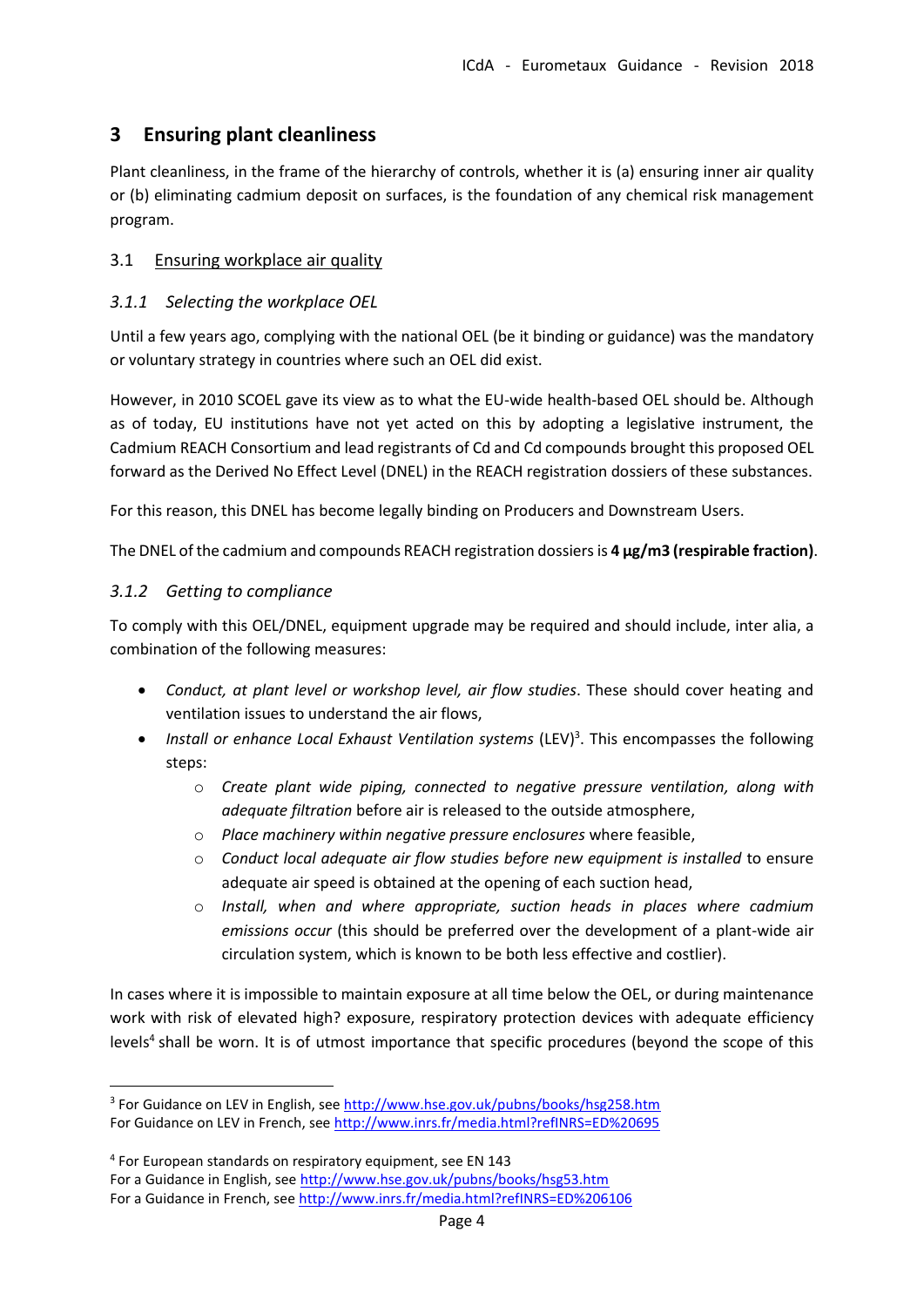document) be developed with a view to ensure proper use (including fit test) and handling of such devices.

#### <span id="page-4-0"></span>*3.1.3 Checking compliance with the OEL*

Compliance with this OEL must be checked at least on a yearly basis and every time a significant workplace layout change is implemented. Air sampling should always be conducted directly on workers with the use of portable measurement equipment. Static measurements should be conducted mainly to assess the performance of LEV around an equipment.

Methodologies, standards such as EN 689, and, in some member States, regulations provide a framework to ensure that measurement campaigns are conducted properly, in a cost-effective way.

These define the concept of Same Exposure Groups (SEG) and recommend the use of a statistical methodology based on a log-normal distribution of measurements and the calculation high level percentile (typically 90<sup>th</sup> or 95<sup>th</sup>) along with a confidence interval (typically 70%) to check whether the exposure data captured shows compliance with the OEL with a high level of confidence.

Software and worksheets have been developed (such as the OCdAIR template developed by ICdA) to assist EHS personnel to conduct a proper statistical analysis of air measurement results.

#### <span id="page-4-1"></span>3.2 Eliminating Cd deposits on all surfaces

This involves the usual, but sometimes overlooked, requirement that floors, structures, machines, change rooms be kept tidy, to ensure that cadmium containing dust deposited onto surfaces cannot be remobilized by air movements into the working environment nor picked up by physical contacts.

In practical terms, adequate equipment and proper routines need to be set up to ensure these goals are achieved.

These routines should include, inter alia:

- *Choosing the floor coating color which helps spot any deposits* (choose a floor coating color which contrasts with the Cd compound being controlled),
- *Acquiring floor scrubbers, and putting in place the adequate cleaning routines* (preferably involving water spraying to avoid remobilization of dust to air),
- *Setting up negative pressure piping* with permanent/moveable click-on suction hoses,
- *Implementing regular routine addressing structure clean-up*,
- *Developing machine clean-up routines* as part of the shift ending procedure.
- *Proper handling of contaminated defective equipment*, which includes cleaning or isolating it before it is sent for repair to the workshop

# <span id="page-4-2"></span>**4 Reinforcing collective and personal hygiene procedures, including training**

Even with the strictest adherence to adequate plant cleanliness practice, small particles can still be emitted at the workplace. It is known that once the inhalation route is placed under control through compliance with workplace air quality requirements (compliance with the OEL/DNEL), the ingestion route may become the predominant route of Cd intake into the organism.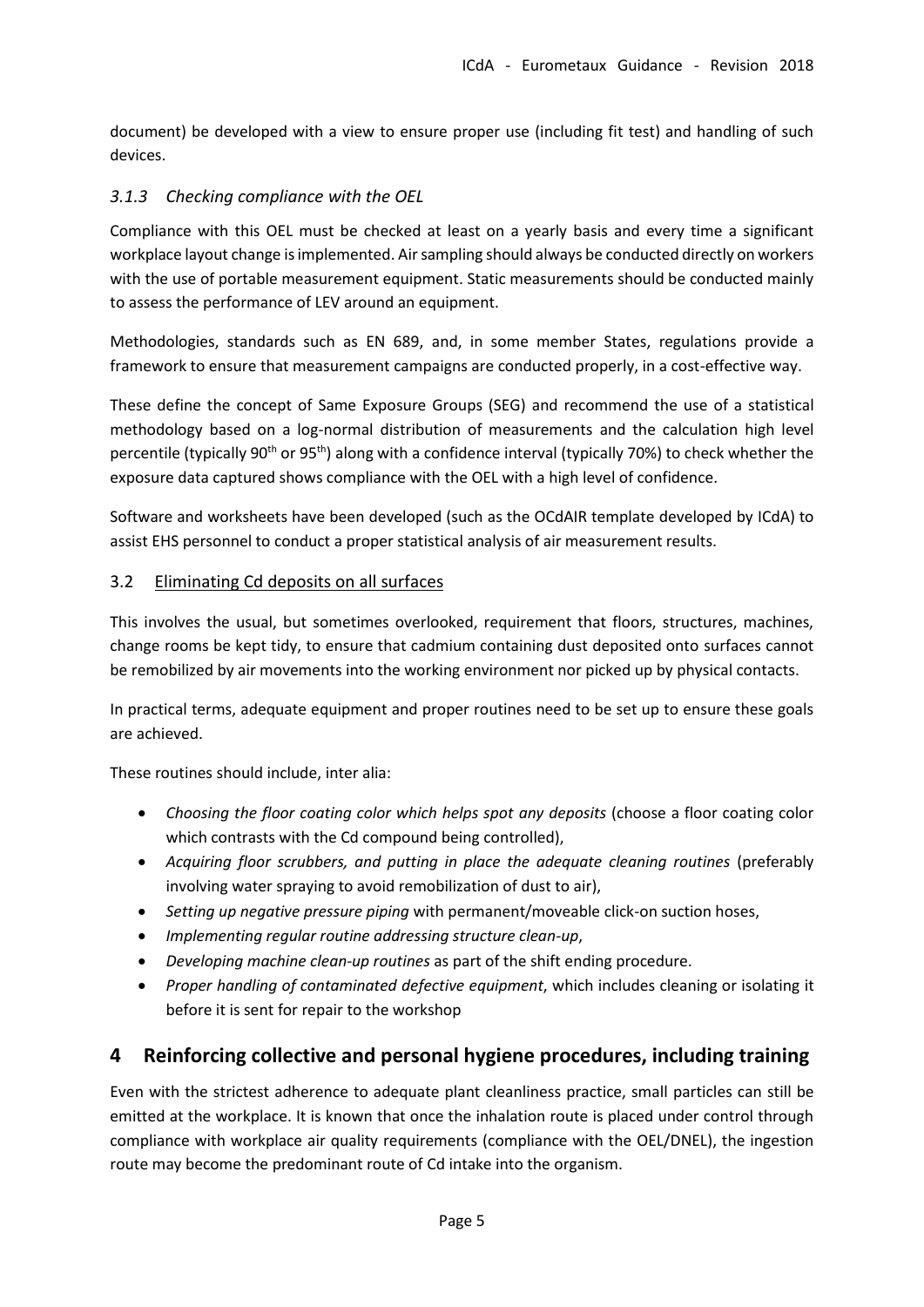To limit this intake, plants must develop and implement proper hygiene procedures, both at collective and individual level.

#### <span id="page-5-0"></span>4.1 At collective level, plants need to develop several actions:

Amongst such actions, the following should be noted:

- *Conduct initial training on Cd related risks*: how to mitigate it, the importance of complying with rules and policies,
- *Conduct refresher training on these issues on a regular basis*: preferably yearly,
- *Set up triple compartment locker-rooms*: with separate change rooms for the city clothes side and the work clothes side, separated by a shower section,
- *Have employer supplied work clothes*: with adequate frequency of supply of clean clothes (from weekly to daily depending on the area), considering the differing requirements of male and female employees as well as the specific requirements for the different seasons of the year,
- *This should also include company supplied laundry service*: so that dirty clothes do not find their way into the home of employees. The selected laundry service should have adequate waste water treatment systems in place to avoid the uncontrolled release of contaminants in the sewage system.

#### <span id="page-5-1"></span>4.2 Focus on initial training:

A worker hired for or moved to a Cd exposed position should be mentored by another worker with seniority in a similarly exposed position with a good track record of compliance with Hygiene procedures. It is recommended that this mentoring program extends over at least one year.

During this mentoring period, a newly hired or newly assigned worker should undergo several biomarker measurements at a reduced interval (typically every quarter or every semester) to identify any increase of Cd-B with a view to ensure proper hygiene procedures are properly adopted by this "new" worker. Alternatively, a record of continuous increase of Cd-B could be a deciding factor in a decision to not confirm this worker in this exposed position.

This mentoring program is to be conducted in addition, and not as a replacement, to the formal training described in the previous paragraph.

#### <span id="page-5-2"></span>4.3 At individual level: several requirements need to be implemented:

Amongst these requirements, the following should be noted:

- *Comply with the above mentioned collective hygiene procedures*,
- *Take a shower after the end of each shift*: this requires that an adequate number of showers is made available, so as not to discourage employees from showering,
- *Only smoke, snack and drink in designated areas*, these activities must not occur within work areas,
- *Wash one's hands before meals, snacks and breaks, and remove one's top clothes before meals*  so that no dust can fall onto the plate,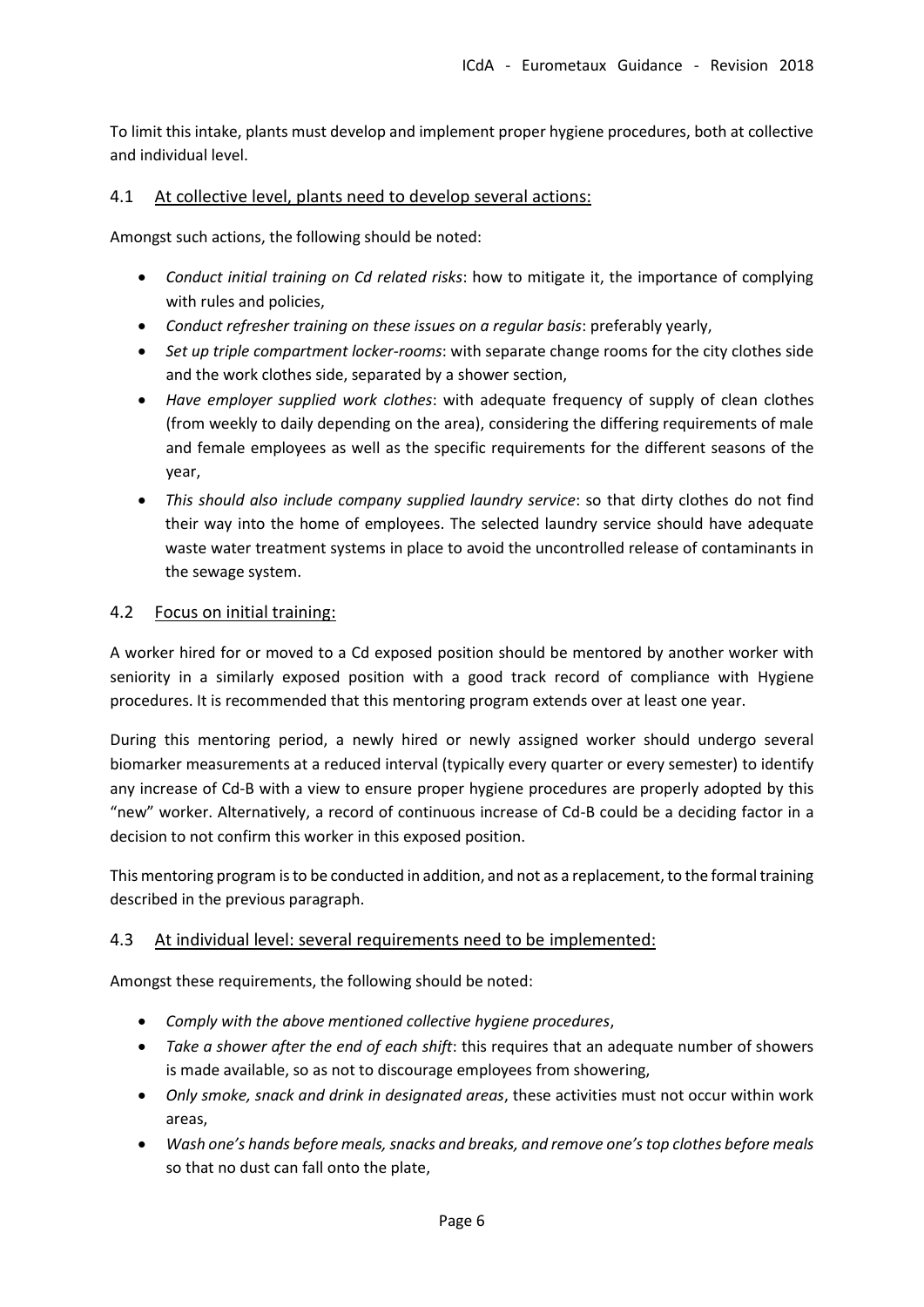- An encouragement to stop smoking, biting nails and to avoid growing facial hair, these are habits which lead to the transfer of cadmium through the mouth into the digestive system,
- *Store all personal objects (keys, cell phone, cigarette packs…) in dedicated lockers* outside of the work area.

# <span id="page-6-0"></span>**5 Strengthening medical surveillance**

If all procedures indicated above are properly implemented, risks of Cd adverse effects are controlled.

However, since Cd is a cumulative toxicant, even at relatively low levels of accumulation, occasional uptakes (due to either equipment malfunction or procedural non-compliance) can be a source of Cd accumulation for workers. This accumulation may in turn create a risk.

It is therefore necessary to install complementary medical measures for the control of risks such as:

- The identification of a preexisting condition (e.g. existing kidney condition…) which renders the worker unfit to Cd exposure,
- The identification of individuals who, in spite of general measures taken, continue to accumulate Cd in the body. This is detected in an early stage by proper monitoring of biomarkers of Cd exposure. By following these parameters, possible (subclinical) changes of biomarkers can be identified.

#### <span id="page-6-1"></span>5.1 Identification of employees covered

All employees under a risk of exposure to Cd, whether on a permanent basis or on an occasional basis throughout their work day, are to be identified by plant management and the occupational medical doctor to undergo strengthened medical surveillance. Furthermore, the strengthened medical surveillance of employees who have been exposed to Cd and been subsequently removed from exposure for medical reasons needs to be continued.

#### <span id="page-6-2"></span>5.2 "Exposure biomarkers" and their uses

Cd-B is a biomarker which is influenced both by total exposure (integrated over 20 years) and recent exposure (over the past 3 months), both from ingestion and inhalation. However, the variation of CdB over two consecutive dates, if less than a year apart, reflects recent exposure, and its sensitivity to recent exposure, in both directions (up or down), is quite high.

Cd-B should therefore be used to detect an equipment dysfunction or a poor implementation of hygiene policies which happened over the past 3 months.

Cd-U is a biomarker which reflects total exposure of the worker over a period of 20 years. It integrates both ingestion and inhalation. There is a direct proportion between urinary clearance of Cd and Cd load in the kidney, which above certain levels may induce tubular dysfunction.

Cd half-life in the kidney is approximately 20 years. Therefore, Cd-U varies quite slowly over time.

Cd-U should therefore be used to assess whether an exposed worker's total exposure brings him to a situation in which his risk to develop a tubular dysfunction is increased compared to a non-exposed worker.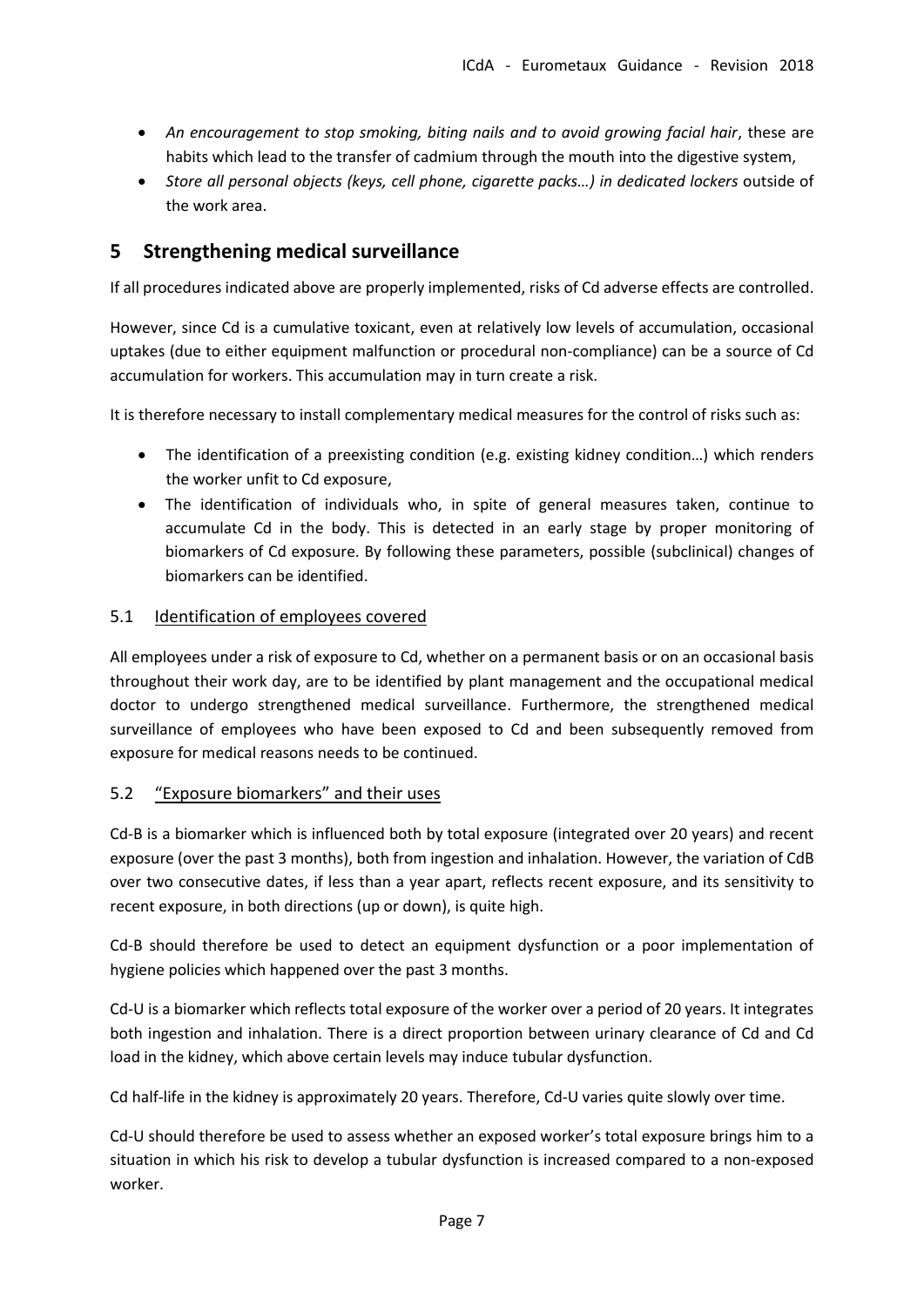To ensure good correction for urine dilution, and ensure this indicator is meaningful, this biomarker needs to be standardized by means of a creatinine measurement.

Figure 1. Urinary RPB as a function of Cd in urine (adapted from Chaumont et al 2011).



Figure 1 indicates that no degradation of the kidney tubular reabsorption (as measured by urinary Retinol Binding Protein (RBP)) function occurs if Cd in urine is maintained below the 5 to 10  $\mu$ g Cd/g creatinine level

<span id="page-7-0"></span>5.3 "Effect biomarkers" and their uses

To measure the decrease of tubular reabsorption in the kidneys, the urinary clearance of one amongst several proteins is measured.

The most commonly used proteins for this purpose are:

- Retinol binding protein (RBP)
- Alpha 1 microglobulin (α1 microglobulin, also called protein HC)
- Beta 2 microglobulin (β2M)

In table 1 is the guideline used to interpret the levels of microprotein excretion.

| $\beta$ <sub>2</sub> -M or RBP in<br>urine $(\mu g/g)$<br>creatinine) | Significance                                                                                                                                                                                  |
|-----------------------------------------------------------------------|-----------------------------------------------------------------------------------------------------------------------------------------------------------------------------------------------|
| < 300                                                                 | Normal value                                                                                                                                                                                  |
| $300 - 1,000$                                                         | Incipient Cd tubulopathy (possibility of<br>some reversal after removal of exposure<br>if urinary Cd is not too high <i>i.e.</i> below<br>$20 \mu g/g$ cr)                                    |
| 1,000-10,000                                                          | Irreversible tubular proteinuria that may<br>accelerate the decline of glomerular<br>filtration rate with age. At this stage<br>glomerular filtration rate is normal or<br>slightly impaired. |
| >10,000                                                               | Overt Cd nephropahy usually associated<br>with a decreased glomerular filtration<br>rate                                                                                                      |

Source table I: Bernard A. Cadmium & its adverse effects on human health. Indian J Med Res. 2008; 128(4):557-64. Review. (Ref 4: Bernard A. Renal dysfunction induced by cadmium: biomarkers of critical effects. Biometals 2004; 17: 519-23.)

Due to both its specificity and its stability, use of RBP should be preferred.

B2M is unstable at low pH and is also influenced by other elements like chronic inflammation, liver diseases, acute viral infection and is therefore a less reliable indicator.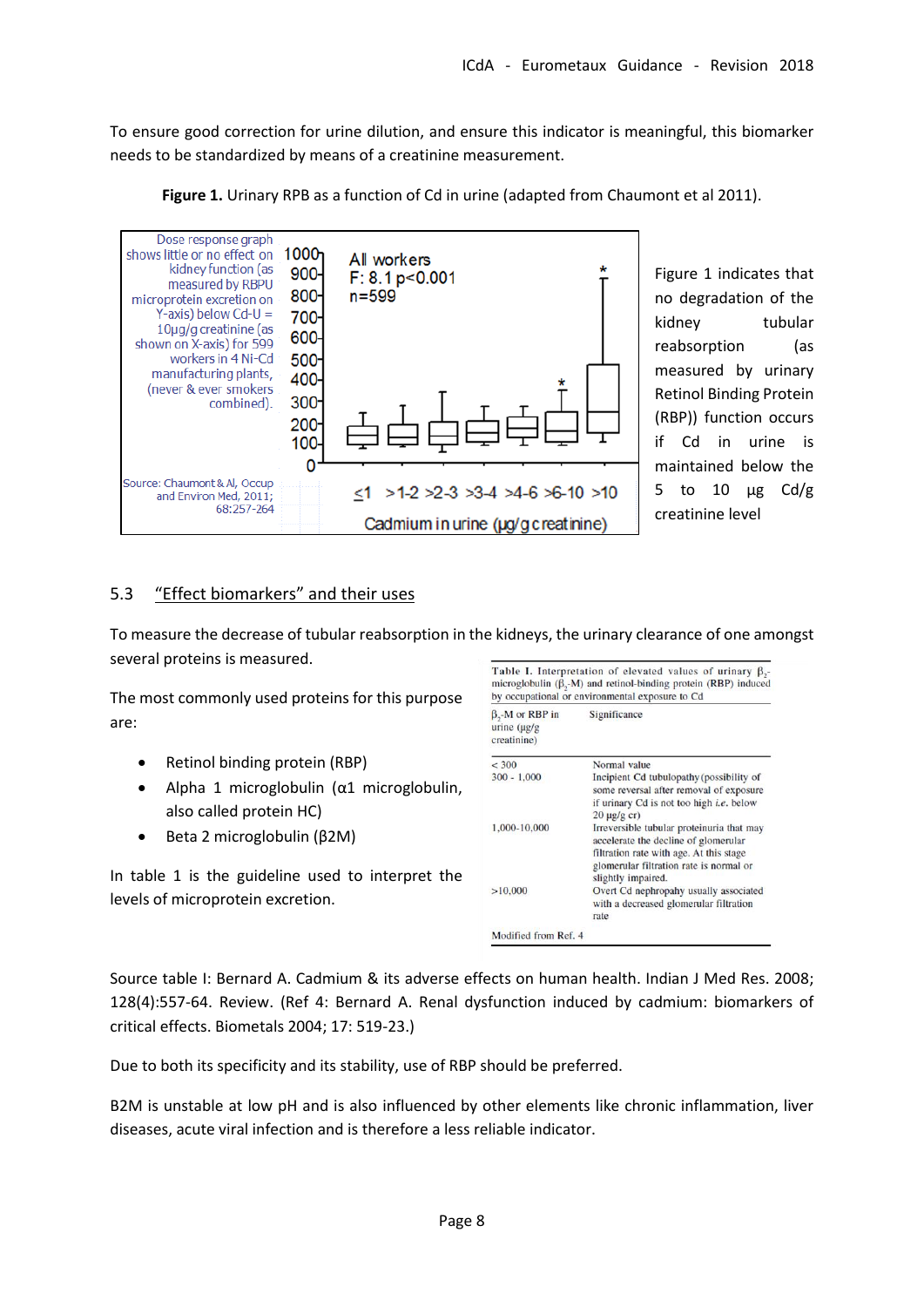# <span id="page-8-0"></span>5.4 Using "exposure biomarkers" to conduct preventive medical surveillance

# <span id="page-8-1"></span>*5.4.1 Using Cd-U:*

- **Cd-U =< 2 µg Cd/g creatinine** [2 µg Cd/g creatinine is a conservative threshold (and action level) based on general population studies (**green zone**, see Figure 2)]:
	- o general medical follow-up is conducted along with regular measures of the exposure indicators Cd-U, Cd-B. Use of the subclinical effect biomarker (urinary protein excretion measurement) can be introduced,
	- $\circ$  no further special action is required beyond proper implementation of the general hygiene procedures and medical surveillance.
- 2 μg Cd /g creatinine < Cd-U =<5 μg Cd/g creatinine [5 μg Cd/g creatinine is a 2<sup>nd</sup> threshold (and action level) based on studies at the workplace (**orange zone**, see Figure 2)]:
	- o general medical follow-up is conducted along with regular measures of the exposure indicators Cd-U, Cd-B and the subclinical effect biomarker (urinary protein excretion measurement),
	- $\circ$  and a detailed analysis of the related workplace (by plant maintenance) along with an assessment of collective (by area supervisor) and individual hygiene procedures implementation, including training are conducted (by occupational doctor).
- **Cd-U > 5 µg Cd/g creatinine** (**red zone**, see Figure 2):
	- o worker is removed from Cd exposure, bio-monitoring is to be continued.

# <span id="page-8-2"></span>*5.4.2 Using Cd-B:*

As indicated under 5.2., Cd-B is function of both the Cd body burden (and as such, partially proportional to Cd-U) and of recent exposure.

Cd-B is used as a complementary biomarker mainly to identify recent accumulation (approximately within the preceding 3 months window). Cd-B is evaluated as follows:

- **A rapid increase of Cd-B towards 2 µg Cd/L or the exceedance of the first action level of 2 µg Cd/L** triggers a detailed analysis of the related workplace (by plant maintenance) along with an assessment of collective (by area supervisor) and individual hygiene procedures implementation, including training (by occupational doctor),
- **A rapid increase of Cd-B towards 4 µg Cd/L or the exceedance of the second action level of 4 µg Cd/L** triggers the removal of the worker from exposure.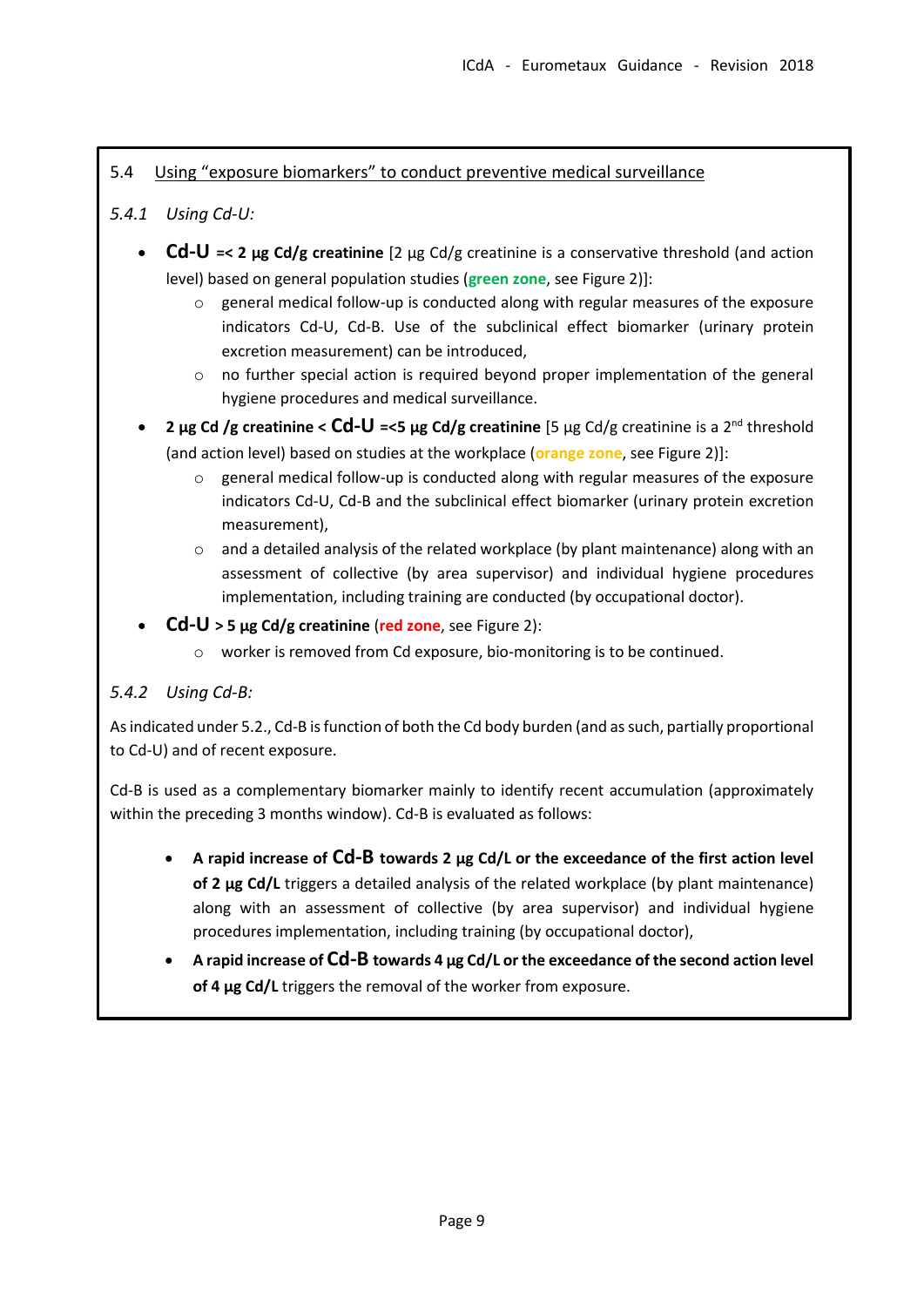

**Figure 2.** Decision diagram:

# <span id="page-9-0"></span>5.5 Using effect biomarkers (β2-M, RBP or protein HC):

Workers whose effect biomarker is exceeding the reference value or shows a consistent pattern of increase, which may lead to approaching the reference value of 300 for retinol binding protein (RPB) and for beta-2 microglobulin (β2-MG) or 700 μg/mmol creatinine (=6200 μg/g creatinine) for alpha-1 microglobulin (α1-microglobulin or protein HC) should be given greater attention during their occupational medical visits.

# <span id="page-9-1"></span>**6 Practical considerations**

This Cd occupational risk management program and its medical surveillance compartment have been progressively implemented and strengthened in the EU Cd industry over the last decades. Workers that have been exposed to Cd at earlier stages of their implementation must have their situation reviewed by the supervising occupational doctor on a case by case basis.

Moreover, the health professional in charge of medical surveillance should also consider all factors, both work related and external (such as smoking habits, diet, possible health conditions…) when assessing a worker's situation.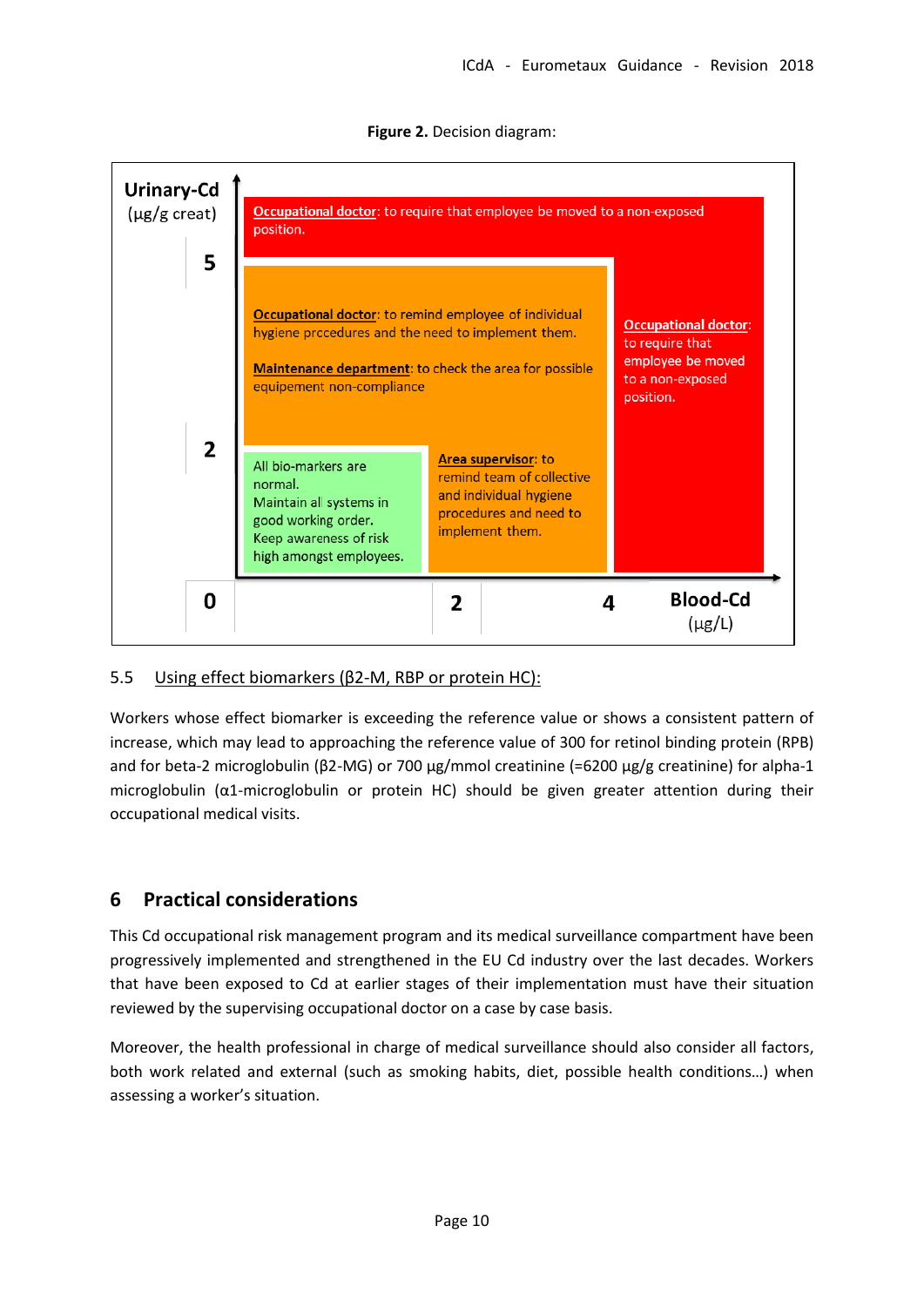# <span id="page-10-0"></span>**7 Exposure observatories: OCdBIO and OCdAIR**

In order to monitor industry progress in worker protection, members of ICdA commit to report to the Association anonymized exposure data.

These results are consolidated at industry level with the purpose of generating a complete picture of worker exposure.

#### <span id="page-10-1"></span>7.1 Biomonitoring observatory: OCdBIO

Members of the Association are expected to report on a yearly basis the distribution Cd-U and Cd-B values of workers who are being bio-monitored as decided by each plant occupational doctor. This anonymous data is aggregated at industry level and communicated back to members as consolidated data.

#### <span id="page-10-2"></span>7.2 Air exposure observatory: OCdAIR

Members of the Association are expected to report on a yearly basis the status of the several Same Exposure Groups (SEG) that have been set up to track compliance of air exposure with the OEL. This anonymous data is aggregated at industry level and communicated back to members as consolidated data.

#### <span id="page-10-3"></span>7.3 Purpose of these observatories

The aggregated data is used for the following purposes:

- Assess progress of the whole industry over time,
- Allow each member to benchmark its individual results relative to the whole industry,
- Communicate data to regulators as the need may arise.

# <span id="page-10-4"></span>**8 Glossary**

- BLV Biological Limit Value
- Cd-B Cadmium concentration in blood
- Cd-U Cadmium concentration in urine
- DNEL Derived No Effect Level
- LEV Local Exhaust Ventilation systems
- OEL Occupational Exposure Limit
- RAR Risk Assessment Report
- RBP Retinol Binding Protein
- SCOEL Scientific Committee on Occupational Exposure Limits